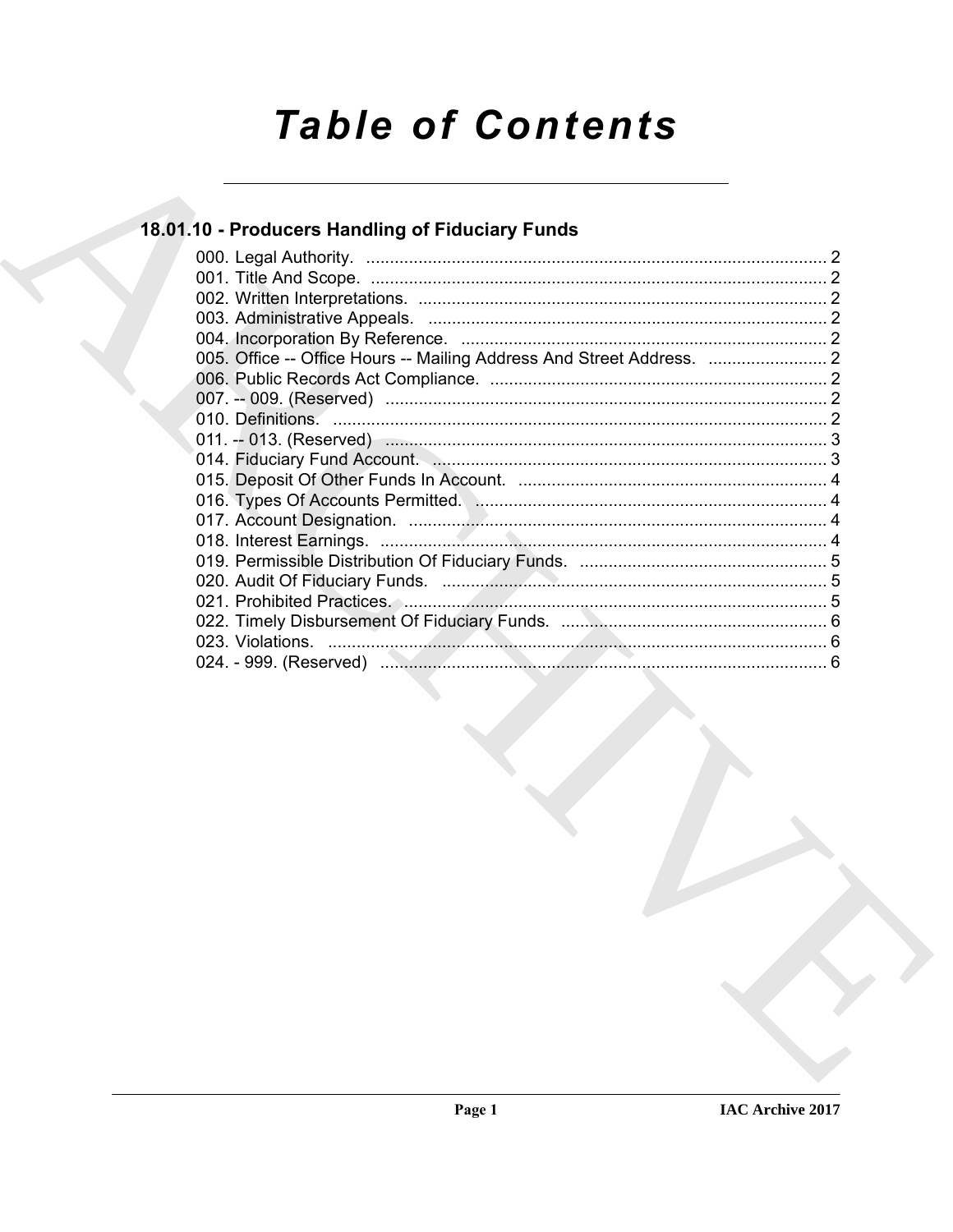#### **IDAPA 18 TITLE 01 CHAPTER 10**

#### **18.01.10 - PRODUCERS HANDLING OF FIDUCIARY FUNDS**

#### <span id="page-1-1"></span><span id="page-1-0"></span>**000. LEGAL AUTHORITY.**

This rule is promulgated pursuant to authority granted by Sections 41-211, 41-1024, and 41-1025, Idaho Code.  $(3-29-17)$ 

#### <span id="page-1-2"></span>**001. TITLE AND SCOPE.**

**01. Title**. The title of this chapter is IDAPA 18.01.10, "Producers Handling of Fiduciary Funds."  $(4-11-06)$ 

**02.** Scope. This rule will affect "Producers," as defined in Section 18.01.10.010 of this rule, including ts who handle funds held in a fiduciary capacity. bail agents who handle funds held in a fiduciary capacity.

#### <span id="page-1-3"></span>**002. WRITTEN INTERPRETATIONS.**

There are no written interpretations for these rules. (4-11-06)

#### <span id="page-1-4"></span>**003. ADMINISTRATIVE APPEALS.**

All administrative appeals shall be governed by Chapter 2, Title 41, Idaho Code, and the Idaho Administrative Procedure Act, Title 67, Chapter 52, Idaho Code and IDAPA 04.11.01, "Idaho Rules of Administrative Procedure of the Attorney General - General Provisions." (4-11-06) the Attorney General - General Provisions."

#### <span id="page-1-5"></span>**004. INCORPORATION BY REFERENCE.**

No documents have been incorporated by reference into these rules. (4-11-06)

#### <span id="page-1-6"></span>**005. OFFICE -- OFFICE HOURS -- MAILING ADDRESS AND STREET ADDRESS.**

**01. Office Hours**. The Department of Insurance is open from 8 a.m. to 5 p.m. except Saturday, Sunday l holidays. (4-11-06) and legal holidays.

**02. Mailing Address**. The department's mailing address is: Idaho Department of Insurance, P.O. Box 83720, Boise, ID 83720-0043. (4-11-06)

**03.** Street Address. The principal place of business is 700 West State Street, 3<sup>rd</sup> Floor, Boise, Idaho (4-11-06)  $83702-0043.$  (4-11-06)

#### <span id="page-1-7"></span>**006. PUBLIC RECORDS ACT COMPLIANCE.**

Any records associated with these rules are subject to the provisions of the Idaho Public Records Act, Title 74, Chapter 1, Idaho. (4-11-06)

#### <span id="page-1-8"></span>**007. -- 009. (RESERVED)**

#### <span id="page-1-11"></span><span id="page-1-10"></span><span id="page-1-9"></span>**010. DEFINITIONS.**

**CHAPTER 10**<br>
18.01.10 - PRODUCERS HANDLING OF FIDUCIARY FUNDS<br>
18.01.10 - FRODUCERS HANDLING OF FIDUCIARY FUNDS<br>
18.11 - LETAL ANTIONATY.<br>
18.1. THE K AN SCOPE.<br>
18.1. THE THE SINE OF THE CONSULTS INTO THE CONSULTS IN TH **01. Cash Collateral**. All funds received as collateral by a producer in connection with a bail bond transaction in the form of cash, check, money order, other negotiable instrument, debit or credit card payment, or other electronic funds transfer, given as security to obtain a bail bond, as referenced in Section 41-1043, Idaho Code.  $(3-29-17)$ 

<span id="page-1-12"></span>**02.** Fiduciary Fund Account. A financial account established to hold fiduciary funds as provided in Section 016. (4-11-06) Section 016.  $(4-11-06)$ 

<span id="page-1-13"></span>**Fiduciary Funds**. All premiums, return premiums, premium taxes, funds as collateral, and fees lucer. Fiduciary funds shall include: (3-29-17) received by a producer. Fiduciary funds shall include:

**Section 000 Page 2**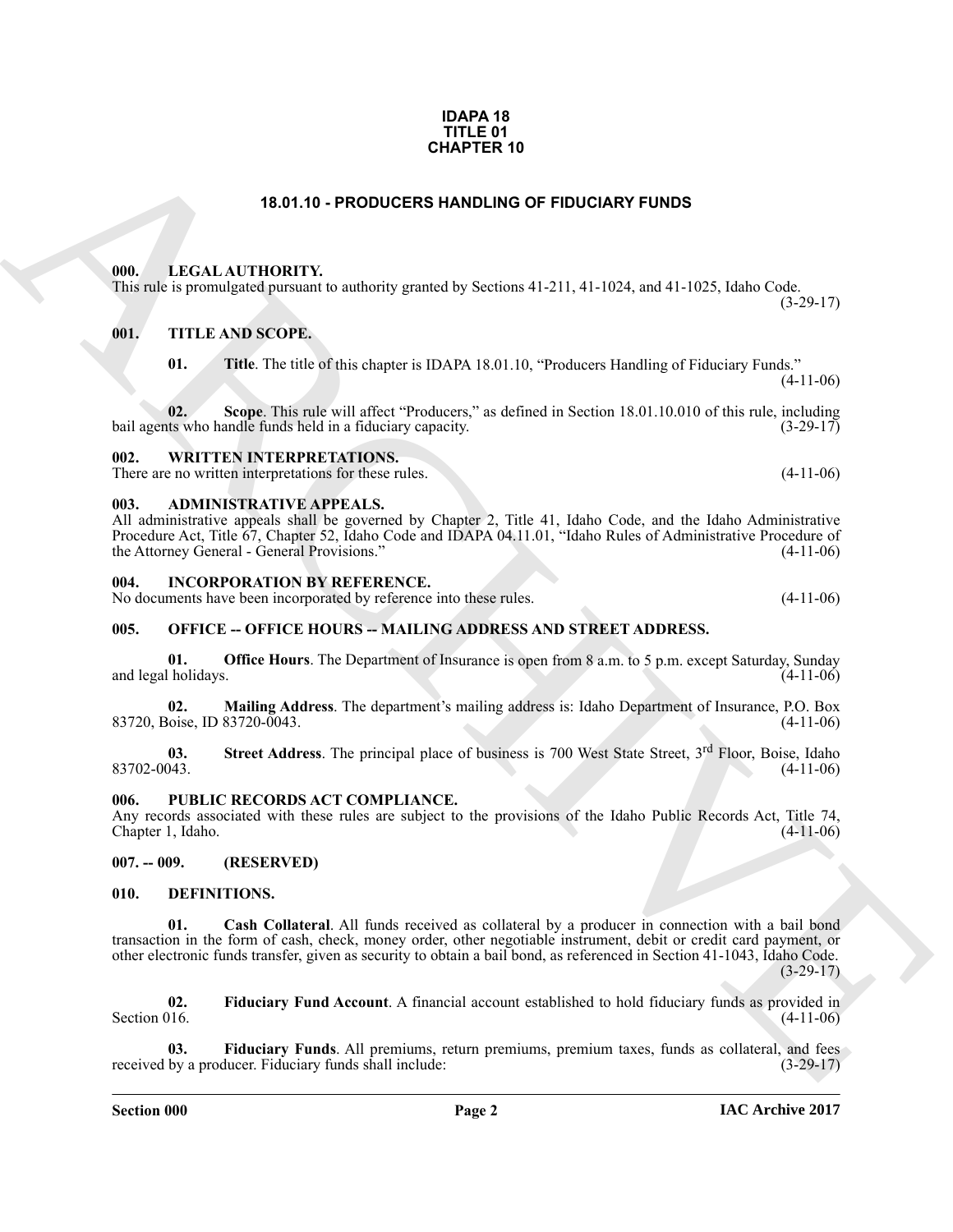**a.** All funds paid to a producer for selling, soliciting or negotiating policies of insurance except for those earned fees recognized by statute as earned by the producer upon receipt which are payable to the producer and not the insurance company, pursuant to Section 41-1030. Idaho Code.  $(4-11-06)$ not the insurance company, pursuant to Section 41-1030, Idaho Code.

**b.** All funds received by a producer from or on behalf of a client or premium finance company that are d to an insurance company, its agents, or to the producer's employer. (4-11-06) to be paid to an insurance company, its agents, or to the producer's employer.

**c.** All funds provided to a producer by an insurance company or its agents that are to be paid to a policyholder or claimant pursuant to a contract of insurance. (4-11-06)

**d.** All checks or other negotiable instruments collected by the producer that are made payable to the (4-11-06)  $\mu$  insurer.  $(4-11-06)$ 

<span id="page-2-3"></span><span id="page-2-2"></span>**e.** Cash collateral. (3-29-17)

**04. Premium**. The consideration for insurance by whatever name called, and as more fully defined by  $(4-11-06)$ Section 41-1803, Idaho Code.

<span id="page-2-4"></span>**05. Producer**. A person required to be licensed under the laws of this state to sell, solicit or negotiate e, including, without limitation, bail agents as described in Section 41-1039, Idaho Code. (3-29-17) insurance, including, without limitation, bail agents as described in Section 41-1039, Idaho Code.

**Expansion of Finducine Theodores Handling of Finducine Theodores Handling of Finducine Theodores Handling of Theodores Handling of Theodores Handling and Content of the main various terms of the main various terms of the 06. Receive**. To collect or otherwise take actual or constructive possession of fiduciary funds. Receiving, includes but is not limited to, taking possession of money, checks, or other negotiable instruments. If fiduciary funds are in the form of a credit or offset on an account or other liability for the benefit of the consumer, without the producer actually taking possession of the funds, then constructive receipt shall be deemed to have occurred on the due date to the insurer. (4-11-06) occurred on the due date to the insurer.

#### <span id="page-2-0"></span>**011. -- 013. (RESERVED)**

#### <span id="page-2-5"></span><span id="page-2-1"></span>**014. FIDUCIARY FUND ACCOUNT.**

<span id="page-2-8"></span>**01. Payable to an Insurer**. Fiduciary funds that are in the form of a check or another negotiable instrument that is made payable to an insurer as described in Subsection 010.02.d. shall be remitted to the insurer within the time period as set forth in the terms and conditions as required by the insurer, or if not specified, then within twenty one (21) days of receipt. (4-11-06) within twenty one  $(21)$  days of receipt.

<span id="page-2-7"></span>**02. Payable to a Policyholder**. Fiduciary funds that are in the form of a check or another negotiable instrument that is made payable to a policyholder or claimant as described in Subsection 010.02.c. shall be remitted to the policyholder or claimant within fourteen (14) days of receipt or as required by the terms of the policy of insurance, the insurer or applicable law.  $(4-11-06)$ insurance, the insurer, or applicable law.

<span id="page-2-6"></span>**03. All Other Fiduciary Funds**. All other fiduciary funds received by the producer, except as described under Subsections 014.01 and 014.02 must be deposited into a fiduciary fund account according to the following schedule: (4-11-06) following schedule:

**a.** If in the form of cash, within seven (7) days of receipt, except that, when a producer holds fiduciary funds in the form of cash that exceed two thousand dollars (\$2,000), such funds must be deposited within three (3) business days.  $(4-11-06)$ business days.

**b.** If in the form of checks, money orders, other negotiable instruments, debit or credit card payments, or other electronic funds transfer, received or collected by the producer, within seven (7) days of receipt, except that the producer may remit such funds to the following: (3-29-17) the producer may remit such funds to the following:

i. Another licensed producer or licensed business entity, subject to the time frames of Subsection  $014.03.b.;$  or  $(4-11-06)$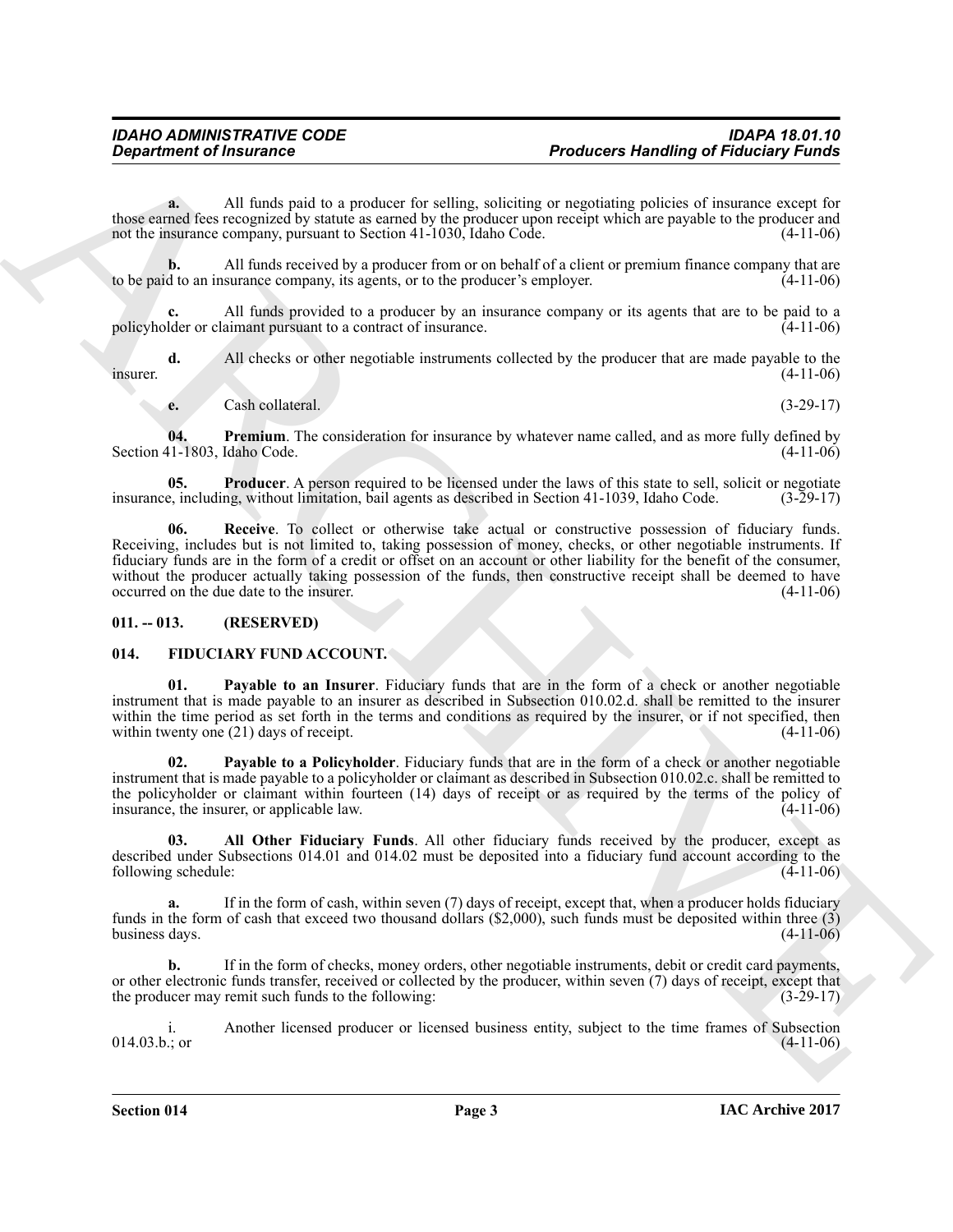<span id="page-3-11"></span>ii. A person designated by the insurer who has the obligation to remit the fiduciary funds to the insurer of the time frames of Subsection 014.03.b. subject to the time frames of Subsection  $014.03$ .b.

**Department of Amazon desired to the transformation of Producers Hermital engines and the control of the state of the state of the state of the state of the state of the state of the state of the state of the state of the 04. Document the Receipt of Fiduciary Funds**. A producer who receives fiduciary funds shall document the receipt of those funds in sufficient detail to determine, at a minimum, the date received, the name of the payee, and the amount received. If the producer receives cash, including cash collateral, the producer shall give the payer a detailed receipt at the time of payment. The receipt shall include an indication that cash was received, the date received, the amount received, the payer's name, the payee's name, the purpose of payment, and any other information important to the transaction. The producer shall maintain the receipt records as records of a transaction, and keep those records for a period of at least five (5) years. (3-29-17)

#### <span id="page-3-7"></span><span id="page-3-0"></span>**015. DEPOSIT OF OTHER FUNDS IN ACCOUNT.**

A producer may deposit other additional funds for the sole purpose of: (4-11-06)

<span id="page-3-10"></span>**01. Reserves for Return Premiums**. Establishing reserves for payment of return premiums. (3-29-17)

<span id="page-3-9"></span><span id="page-3-8"></span>**02. Funds to Pay Bank Charges**. Advancing funds sufficient to pay bank charges. (3-29-17)

**03. Contingencies**. For any contingencies that may arise in the business of receiving and transmitting premium or return premium funds or cash collateral (any such deposit is hereinafter referred to as "voluntary deposit"). (3-29-17) deposit"). (3-29-17)

#### <span id="page-3-13"></span><span id="page-3-1"></span>**016. TYPES OF ACCOUNTS PERMITTED.**

A producer shall maintain the fiduciary funds only in: (4-11-06)

<span id="page-3-14"></span>**01.** Accounts in Federally Insured Financial Institutions. Checking accounts, demand accounts, accounts or other accounts in a federally insured financial institution; or  $(4-11-06)$ savings accounts or other accounts in a federally insured financial institution; or

<span id="page-3-15"></span>**02. Exceed the Federally Insured Limits**. If such funds held exceed the federally insured limits, then in addition to Subsection 016.01, those funds that exceed the federally insured limits may be deposited into the following: (4-11-06) following: (4-11-06)

**a.** An investment account that invests monies in United States government bonds, United States Treasury certificates or in federally guaranteed obligations; (4-11-06)

**b.** Money market mutual funds registered with the SEC which are rated AAA by Moody's or AAA by (4-11-06)  $S\&P.$  (4-11-06)

<span id="page-3-16"></span>**03. Separate Fiduciary Funds Account**. Nothing in this rule requires a producer to maintain and hold fiduciary funds in his, her, or its, own separate fiduciary funds account. Nevertheless, each producer is responsible for compliance with the provisions of this rule even if fiduciary funds are maintained in a fiduciary funds account established by another affiliated producer. (4-11-06) established by another affiliated producer.

#### <span id="page-3-4"></span><span id="page-3-2"></span>**017. ACCOUNT DESIGNATION.**

<span id="page-3-5"></span>**Designation of a Fiduciary Fund.** A fiduciary fund account shall be so designated on the records of the financial institution. The account shall have a separate account number, a separate check register and its own checks. (4-11-06) checks.  $(4-11-06)$ 

<span id="page-3-6"></span>**02. Trust Fund Account**. The phrase, "Trust Fund Account" shall be displayed on the face of each check drawn on a fiduciary fund account or other similar designation as permitted by the financial institution to identify the checks as being from a fiduciary fund account. (4-11-06)

#### <span id="page-3-12"></span><span id="page-3-3"></span>**018. INTEREST EARNINGS.**

A fiduciary fund account may be interest-bearing or an investment account in accordance with Section 016. The producer shall maintain records establishing the existence and amount of interest accrued and shall make such records available for examination by the director. (4-11-06) available for examination by the director.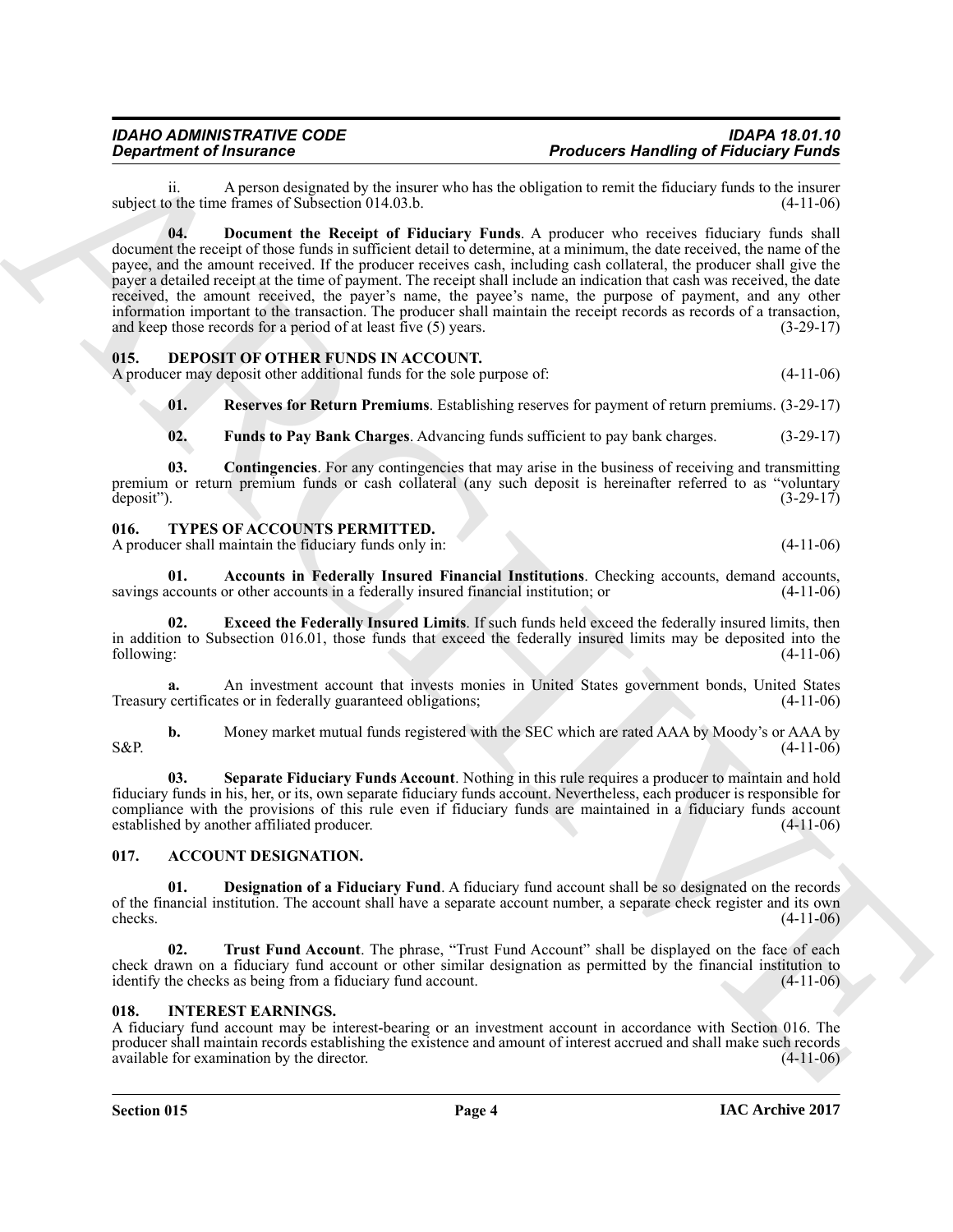#### <span id="page-4-4"></span><span id="page-4-0"></span>**019. PERMISSIBLE DISTRIBUTION OF FIDUCIARY FUNDS.**

Distributions from a fiduciary fund account shall only be made for the following purposes, and in the manner stated:  $(4-11-06)$ 

<span id="page-4-8"></span>**01. Remit Premiums**. To remit premiums to an insurer or an insurer's designee pursuant to a contract of insurance; (4-11-06) of insurance;  $(4-11-06)$ 

<span id="page-4-11"></span>**02. Return Premiums**. To return premiums to an insured or other person or entity entitled to the premiums;  $(4-11-06)$ 

<span id="page-4-9"></span>**03.** Remit Surplus Lines Taxes and Stamping Fees. To remit surplus lines taxes and stamping fees to the appropriate state: (4-11-06) collected to the appropriate state;

<span id="page-4-7"></span>**04. Reimburse Voluntary Deposits**. To reimburse voluntary deposits made by the producer to the extent that the funds in the fiduciary account exceed the amount necessary to meet all fiduciary obligations, only if the reimbursement can be matched and identified with the previous voluntary deposit.  $(4-11-06)$ the reimbursement can be matched and identified with the previous voluntary deposit.

<span id="page-4-13"></span>**05. Transfer or Withdraw Accrued Interest**. To transfer or withdraw accrued interest to the extent that fiduciary fund account funds exceed the amount necessary to meet all fiduciary obligations, only if the reimbursement can be matched and identified with the previous interest deposit by the financial institution. (4-11-06)

<span id="page-4-14"></span>**06. Transfer or Withdraw Actual Commissions**. To transfer or withdraw actual commissions and those earned fees recognized as earned by the producer, upon receipt, which are payable to the producer, only if the commissions and fees can be matched and identified with funds previously deposited in the fiduciary account.

(4-11-06)

<span id="page-4-6"></span>**07. Pay Charges Imposed**. To pay charges imposed by the financial institution that directly relate to the operation and maintenance of the fiduciary funds account to the extent that fiduciary account funds exceed fiduciary obligations; and (4-11-06)

<span id="page-4-12"></span>**08. Transfer Funds**. To transfer funds from one (1) fiduciary fund account to another fiduciary fund (4-11-06)  $\alpha$  account.  $(4-11-06)$ 

<span id="page-4-10"></span><span id="page-4-5"></span>**09. Return Cash Collateral**. To return cash collateral to the person who deposited the cash collateral with the producer within fourteen (14) days of the date notice is received that the obligation, the satisfaction of which was secured by the cash collateral, has been discharged. (3-29-17) was secured by the cash collateral, has been discharged.

**Department of Insurance Theodores Honding of Fiducial Systems (a)**<br>19. **PERIUS EXECUTE TO CONTROL** CONFIDENCE CONFIDENCE (a) the state of the state of the state of the state of the state of the state of the state of the **10. Convert Cash Collateral**. To convert cash collateral where the defendant or other responsible party fails to satisfy the obligation of the bail bond and the bail or obligation was not exonerated by the court but instead executed by the court, provided such conversion is compliant with the contract between the producer and the person who deposited the cash collateral.

#### <span id="page-4-3"></span><span id="page-4-1"></span>**020. AUDIT OF FIDUCIARY FUNDS.**

A producer shall make all records of collections for, deposits to and disbursements from each fiduciary fund account, as well as any related records accessible to the director for purposes of examination and audit or other general inquiry. (4-11-06)

#### <span id="page-4-15"></span><span id="page-4-2"></span>**021. PROHIBITED PRACTICES.**

A producer shall not use fiduciary funds for personal use, including but not limited to: (4-11-06)

<span id="page-4-17"></span>**01. Use Fiduciary Funds as a Personal Asset**. Using or allowing other persons to use fiduciary funds as a personal asset, or as collateral for a personal or business loan;

<span id="page-4-16"></span>**02. Misreporting Fiduciary Funds**. Reporting fiduciary funds on a financial statement without recording an equivalent liability and disclosing through a footnote that the fiduciary funds are not available for use by the reporting entity; (4-11-06) the reporting entity;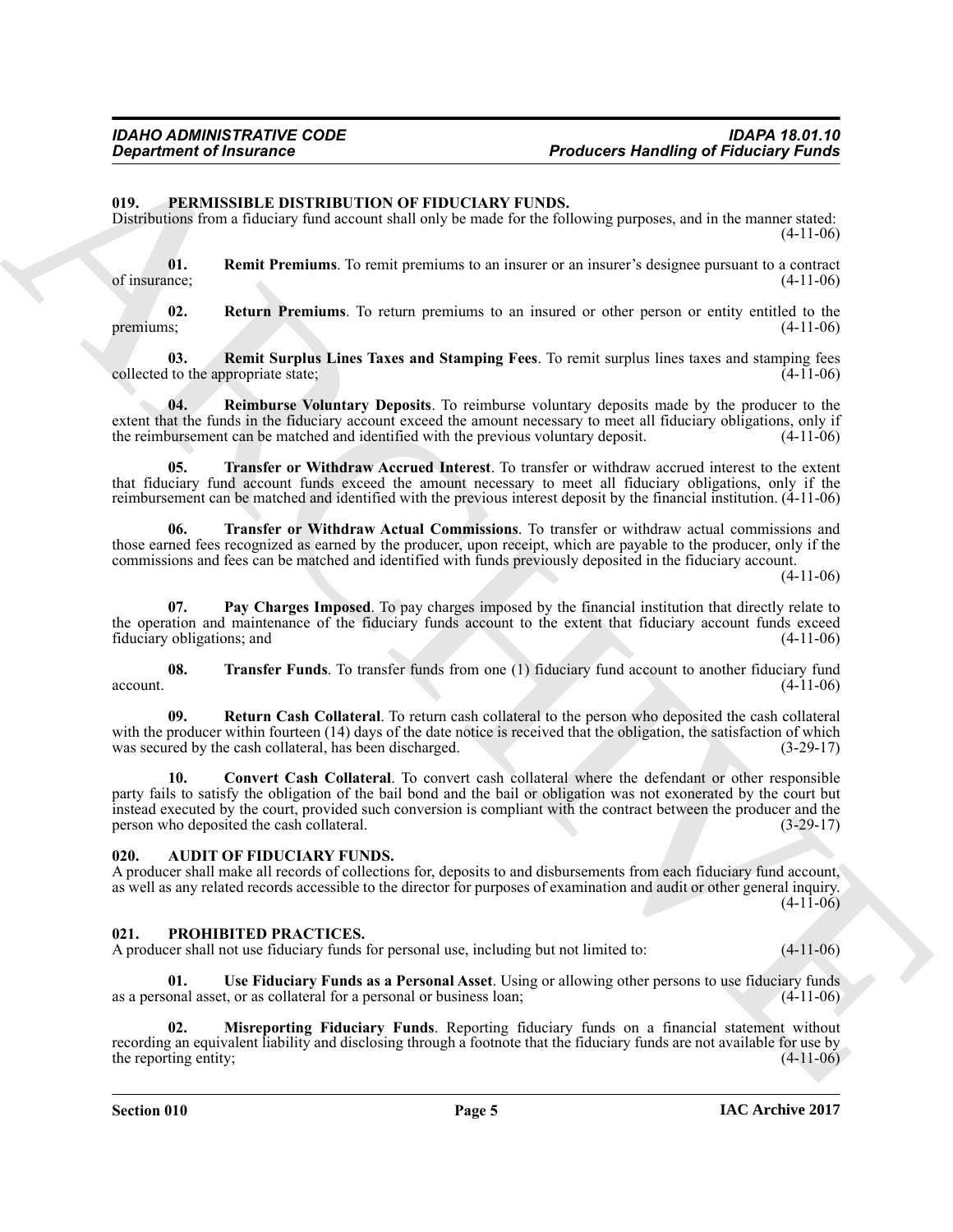<span id="page-5-4"></span>**03.** Withhold Issue of Money From a Fiduciary Fund Account. Authorizing a financial institution bld issue of money from a fiduciary fund account unless required by a court order; or (4-11-06) to withhold issue of money from a fiduciary fund account unless required by a court order; or

<span id="page-5-3"></span>**04.** Seize Money from a Fiduciary Fund. Authorizing a financial institution to seize money from a fund account unless required by a court order. (4-11-06) fiduciary fund account unless required by a court order.

#### <span id="page-5-5"></span><span id="page-5-0"></span>**022. TIMELY DISBURSEMENT OF FIDUCIARY FUNDS.**

<span id="page-5-9"></span>In addition to the requirements of Section 014, after receiving fiduciary funds, a producer shall: (4-11-06)

**01.** Remit Premiums. Remit premiums directly to an insurer or an insurer's designee within the time period as set forth in the terms and conditions as required by the insurer, or if not specified, within fourteen (14) days of receipt; (4-11-06)

**02. Return Money Received**. Return to the payer the money received as a premium deposit which is by the producer or returned to the producer by the insurer to the payer by the earlier of: (4-11-06) retained by the producer or returned to the producer by the insurer to the payer by the earlier of:

<span id="page-5-11"></span><span id="page-5-8"></span>**a.** Fourteen (14) days from the date the premium is received by the producer from the insurer, or (4-11-06)

**b.** Fourteen (14) days from the date the insurer notifies the insurance applicant that coverage has been the producer retained the premium deposit. (4-11-06) denied if the producer retained the premium deposit.

**Exparament of financines**<br> **Producers Hamiltong of Financial Correspond and the system a Plateaux Fund Account, Adelphanet is interesting<br>
to withhelm of the Shape from a Plateaux fund Account universe to contract, the p 03. Refund Received from the Insurer**. Issue a refund received from the insurer within fourteen (14) days by disbursing money to the insured or other party entitled thereto by notifying the insured that the refund is being applied to an outstanding amount owed or to be owed by the insured. If the producer is applying the refund to an outstanding amount owed by the insured, the producer shall obtain the insured's permission and provide the insured a detailed description of the amount owed to which the refund is being applied. (4-11-06) insured a detailed description of the amount owed to which the refund is being applied.

<span id="page-5-6"></span>**04. Dispute of Entitlement of Funds**. If there is a dispute as to entitlement of funds under Subsections 022.01 or 022.03, notify the parties of the dispute and seek to resolve the dispute and document the steps taken to resolve the dispute.  $(4-11-06)$ resolve the dispute.

<span id="page-5-7"></span>**05. Funds Held for More Than Ninety Days**. If fiduciary funds within the scope of Subsections 022.01 or 022.03 are held for more than ninety (90) days, investigate to determine the entitlement to fiduciary funds and pay those fiduciary funds when due to the appropriate person in accordance with this section.  $(4-1$ and pay those fiduciary funds when due to the appropriate person in accordance with this section.

<span id="page-5-10"></span>**06. Return Cash Collateral**. Return cash collateral to the person who deposited the cash collateral with the producer within fourteen (14) days of the date notice is received that the obligation, the satisfaction of which was secured by the cash collateral, is discharged. (3-29-17) was secured by the cash collateral, is discharged.

#### <span id="page-5-1"></span>**023. VIOLATIONS.**

Any violation of this rule may subject a producer to any sanction authorized pursuant to Section 41-1016(1), Idaho Code. (4-11-06)  $\text{Code.} \tag{4-11-06}$ 

<span id="page-5-2"></span>**024. - 999. (RESERVED)**